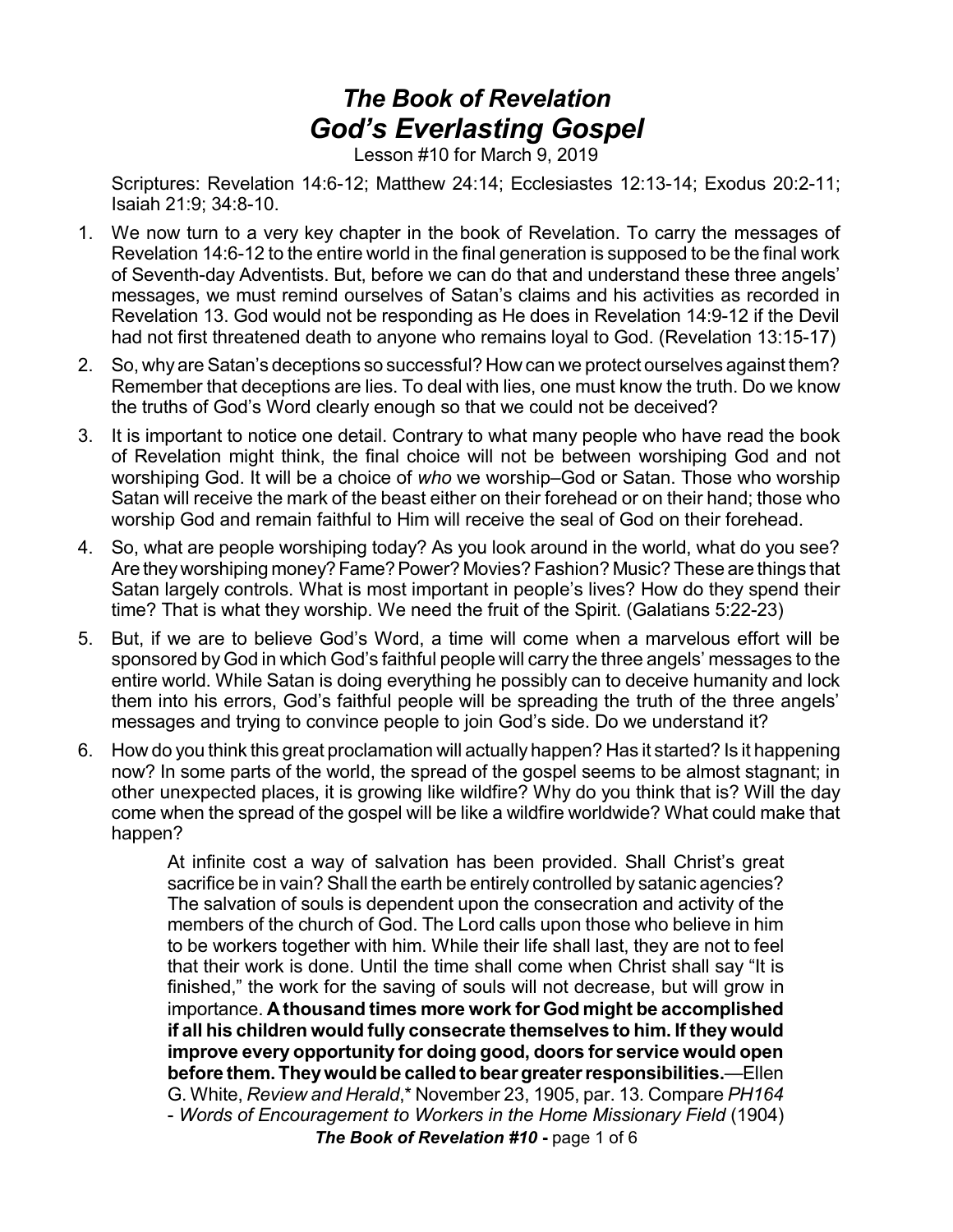## 16.3. [Bold type is added.]

- 7. As described in Revelation 14, three angels are flying in the midst of heaven with very important messages. While we do not have time now to look at all the evidence, there is powerful evidence to suggest that the actual messages are to be carried by God's faithful end-time people.
- 8. Do we understand clearly that the ones who are to proclaim these messages to the world are not "angels" but us? How can we best represent God in opposition to the messages of Satan and his counterfeits–Roman Catholicism and apostate Protestantism?
- 9. **The first angel's message:** Read Revelation 14:6-7 and Matthew 24:14. What is the significance of calling this passage the *everlasting* gospel?
- 10. The truth about God has always been the same. At this time in history, we are simply seeing truth carried to a final conclusion. God has always wanted to save everyone, even the Devil. (2 Peter 3:9) But, He knows that is not possible. He weeps as He sees so many turning away from Him. (Hosea 11:7-8)
- 11. Those who have carefully read their Bibles understand that God does not change and that His plan has been in place since before this world was created. (2 Timothy 1:9; Titus 1:2) We need to note that it is a message of judgment for those who refuse to listen to God, and it is a message of reward to those who faithfully worship Him. We are told these messages will be carried to every nation, tribe, tongue, and people. Those are the same groups that Satan is trying to influence. (Revelation 13:7,16) No one is going to be left out of the final battles in the great controversy.
- 12. Read Revelation 16:13-14. God's Trinity is being opposed by Satan's so-called trinity which includes: (1) Satan himself; (2) The sea beast signifying Roman Catholicism; and (3) The land beast, or false prophet, or lamblike beast representing apostate Protestantism. (Revelation 13) That evil trinity will clearly be active up through the sixth plague.
- 13. There are several terms that need to be understood before we can correctly understand the three angels' messages. The first term is the term *fear*. What does it mean to "fear God and give glory to Him"? (Revelation 14:7, *NKJV*\*) There are many passages throughout Scripture suggesting that the word *fear* only sometimes means terror; far more often it represents respect, reverence, and honor, even worship.
	- **Job 1:8:** The LORD said to Satan, "Have you considered My servant Job? For there is no one like him on the earth, a blameless and upright man, fearing God and turning away from evil."—New American Standard Bible: 1995 update.\* (1995). (Job 1:8). La Habra, CA: The Lockman Foundation.

 $^8$  "Did you notice my servant Job?" the LORD asked. "There is no one on earth as faithful and good as he is. He worships me and is careful not to do anything evil."—American Bible Society. (1992). *The Holy Bible: The Good News Translation*\* (2nd ed., Job 1:8). New York: American Bible Society.

14. For other references, see Revelation 11:18; 19:5; Deuteronomy 5:29; 11:13; Matthew 22:37; Ecclesiastes 12:13; Genesis 22:12; Psalm 111:10; Proverbs 3:7; 9:10; 16:6; Luke 7:16; Acts 2:43; 2 Corinthians 7:1; and 1 Peter 2:17-18.

> In modern terms, the fear of God means to take God seriously enough to enter into a relationship with Him, to follow His warnings to avoid evil, and to do His commandments, even the ones that may be inconvenient—or worse. It is a call to live and act as those who know that they will give account to God one day.

## *The Book of Revelation #10* **-** page 2 of 6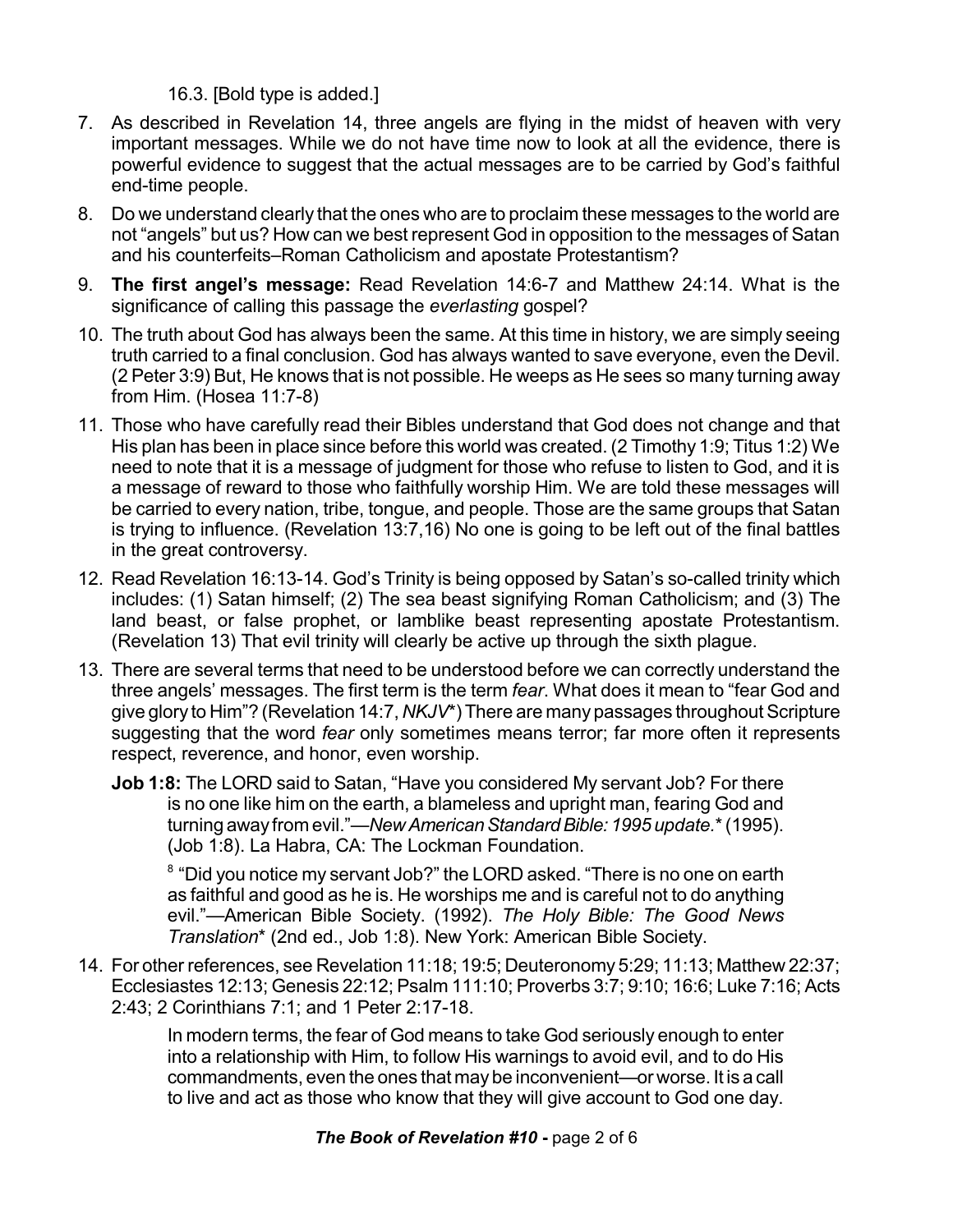According to this verse, such a serious calling will be a part of the experience of God's end-time people.—*Adult Teachers Sabbath School Bible Study Guide*\* 133.

- 15. So, what actually happens in this end-time judgment? What do we mean when we say, "The hour of His judgment has come"? (Revelation 14:7, *NKJV*\*) Traditionally, of course, this has been understood to suggest that God is Judge of the world and will judge every single individual that has ever lived. But, the passage could also mean that **the time has come for God to be judged. (Romans 3:1-4)** In what sense could God be judged? Every person in the universe has cast or will cast his/her vote either for God or against God by joining God's side or by joining Satan's side. Thus, we judge God and Satan. And God's judgment will be final. (See 2 Corinthians 5:10; and Revelation 22:11-12.) So, judgment is also part of the good news. To those who choose God's side, it means vindication, salvation, freedom, and eternal life. Of course, that also means for those who choose against God–the disobedient the unrepentant–that it will be an end-time judgment-hour message. But, God does not want anyone to be lost.
	- **2 Peter 3:9**: The Lord is not slow to do what he has promised, as some think. Instead, he is patient with you, because he does not want anyone to be destroyed, but wants all to turn away from their sins.—*Good News Bible*.\*
- 16. Thus, it is fair to say that at the end of time, the people of the world will fall into two different worship groups: (1) Those who fear and worship God and (2) Those who worship Satan and the beast. This is not talking about attending church and going through a set of ceremonies; this is about what one considers most important in his/her life.
- 17. Revelation 14:6-7 talk about an *everlasting gospel*. But, they also talk about *judgment*. How are the judgment and the gospel related? Read John 12:31-33; Revelation 5:5-10; **John 3:17-21; 5:22-25; 12:47-48**. There is nothing mysterious about God's judgment. God does not operate in secret or behind closed doors. His government is totally and completely transparent. Surrounding God's throne are 4 living creatures, 24 elders, and hundreds of millions of angels watching everything He does. You can be sure that they are all fully satisfied that everything God does is fair, righteous, and just. (See their testimony in Revelation 4&5.)
- 18. A careful reading of Scriptures makes it very clear that in the end, Satan and his allies and all his followers will be thrown into the lake of fire. (Revelation 19:20; 20:10,15)
- 19. This is an all-out battle over the minds and hearts of humankind. Read Exodus 20:2-11; compare Revelation 13. The first commandment tells us to worship God only; (Exodus 20:2; Deuteronomy 5:7) but, the beast demands that we worship him. (Revelation 13:7-8) The second commandment tells us not to set up any images; (Exodus 20:3-6; Deuteronomy 5:8- 10) but, the beast sets up an image to himself to be worshiped. (Revelation 13:14-15) The third commandment tells us not to speak evil, especially of God; (Exodus 20:7; Deuteronomy 5:11) but, the beast and his allies speak blasphemy against God and His name. (Revelation 13:5-6) The fourth commandment tells us to worship God as our Creator and Redeemer by worshiping Him on the seventh-day Sabbath; (Exodus 20:8-11; Deuteronomy 5:12-15) but, the beast demands that we worship him on Sunday. Satan is doing everything he can to counterfeit, oppose, or replace God.
- 20. Do we honor and love God enough to want to keep His commandments? Or, is that a burden? Like Satan, do we want to do our own thing? And thus, do we worship at Satan's altar? Do we recognize the advantages of doing things God's way? Or, not? Do we want to live in a universe governed by love? Or, by selfishness leading to mutual-destruction?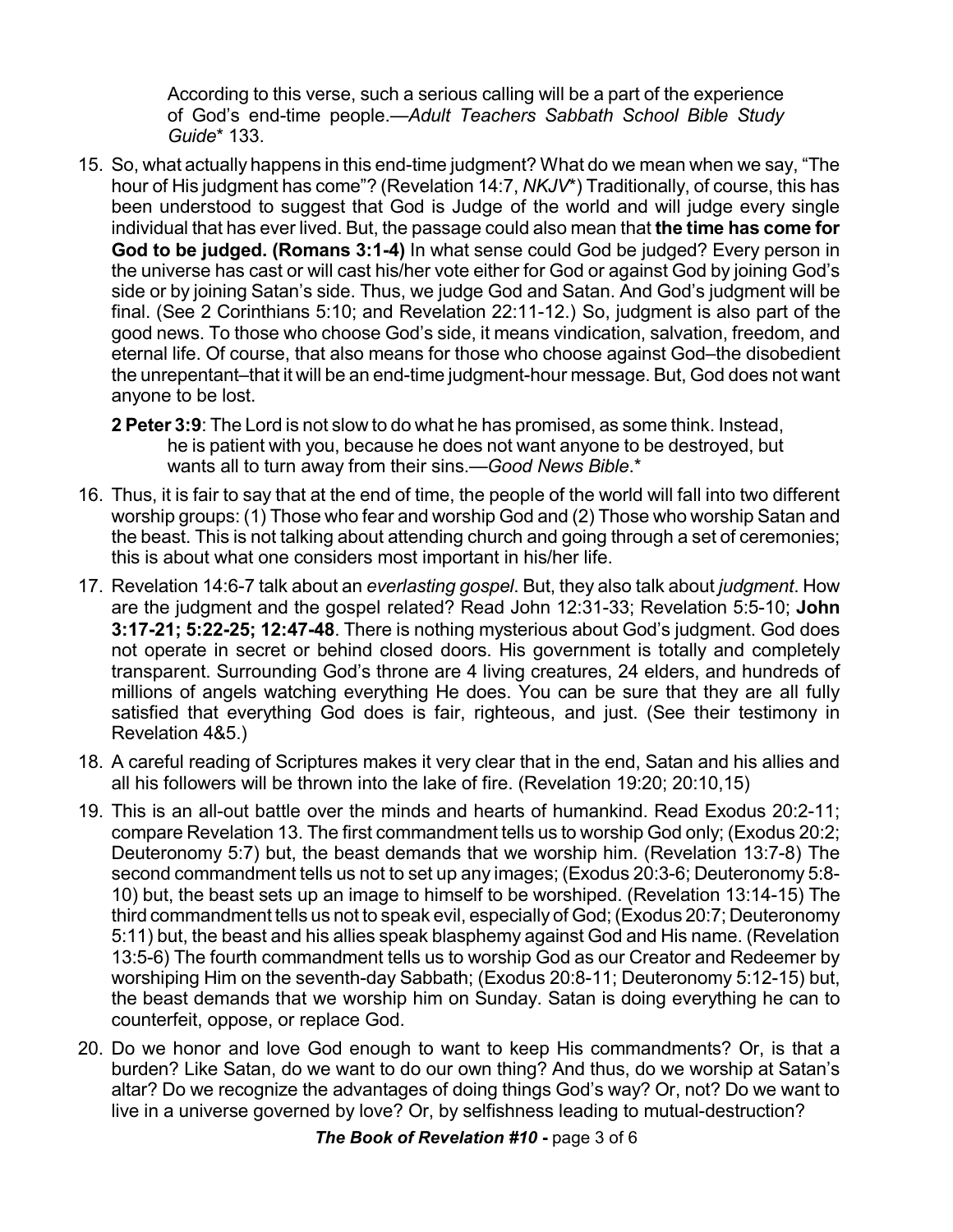21. It is important to notice that the expression "worship Him who made heaven and earth, the sea and the springs of water" (*NKJV*\*) cannot fail to remind us of Exodus 20:11, the Sabbath commandment. Thus, we see that the first angel's message is a clear call to worship our Creator and Friend.

> While the observance of the false sabbath in compliance with the law of the state, contrary to the fourth commandment, will be an avowal of allegiance to a power that is in opposition to God, the keeping of the true Sabbath, in obedience to God's law, is an evidence of loyalty to the Creator. While one class, by accepting the sign of submission to earthly powers, receive the mark of the beast, the other choosing the token of allegiance to divine authority, receive the seal of God.—Ellen G. White, *The Great Controversy*\* 605.2.

- 22. Do the people of the world have any idea about the great controversy and these choices? How are our views of creation and salvation related to each other? Why is it so important to worship on God's Sabbath? God's Sabbath is a time of love and service to others. Satan's sabbath is a time for entertainment and self-pleasing.
- 23. **The second angel's message**: The second angel's message very clearly announces the fall, apostasy, and ultimate destruction of Babylon and its associates.

Babylon is said to be "the mother of harlots." By her daughters must be symbolized churches that cling to her doctrines and traditions, and follow her example of sacrificing the truth and the approval of God, in order to form an unlawful alliance with the world.—Ellen G. White, *The Great Controversy*\* 382.2-383.0.

- 24. Read Revelation 14:8; 18:2; and Isaiah 21:9. Just as Nebuchadnezzar in ancient Babylon tried to force everyone to bow down and worship his golden statue, so modern-day Babylon will try to force God's faithful people to worship Satan, the sea beast, and the land beast on Sunday. (See Revelation 13:11-18; 16:13; 17:5.)
- 25. But, only when "the union of the church with the world shall be fully accomplished throughout Christendom, will the fall of Babylon be complete." —Ellen G. White, *The Great Controversy*\* 390.0.
- 26. In reading these passages about Babylon, we notice that she has a *wine*, the wine of her fornication. What does this wine symbolize? Revelation 17 pictures end-time Babylon as a harlot, making people on this earth drunk with her wine of immorality. (See Revelation 17:2.)
	- **Fornication**. A figure of the illicit connection between the church and the world or between the church and the state. The church should be married to her Lord, but when she seeks the support of the state, she leaves her lawful spouse. By her new connection she commits spiritual fornication. Compare on Eze. 16:15; James 4:4.—Nichol, F. D. (Ed.). (1980). *The Seventh-day Adventist Bible Commentary*,\* vol. 7, 831. Review and Herald Publishing Association.
- 27. *The wine of Babylon* clearly refers to its false, deceptive teachings. If you have studied the history of the Protestant churches, you understand that many of them are gradually setting aside their opposition to the Roman Catholic Church. Ideas are creeping in such as theistic evolution, an obvious contradiction to creation. Theological traditions are replacing the idea of *the Bible and the Bible only* as our guide and counselor. What seems right to them at this point in time takes precedence over the Bible. New ideas are being adopted about gender, marriage, etc. We all know that intoxicated people cannot think clearly; so, what ideas do you see in the world around you which you think are examples of *the wine of Babylon*?

#### *The Book of Revelation #10* **-** page 4 of 6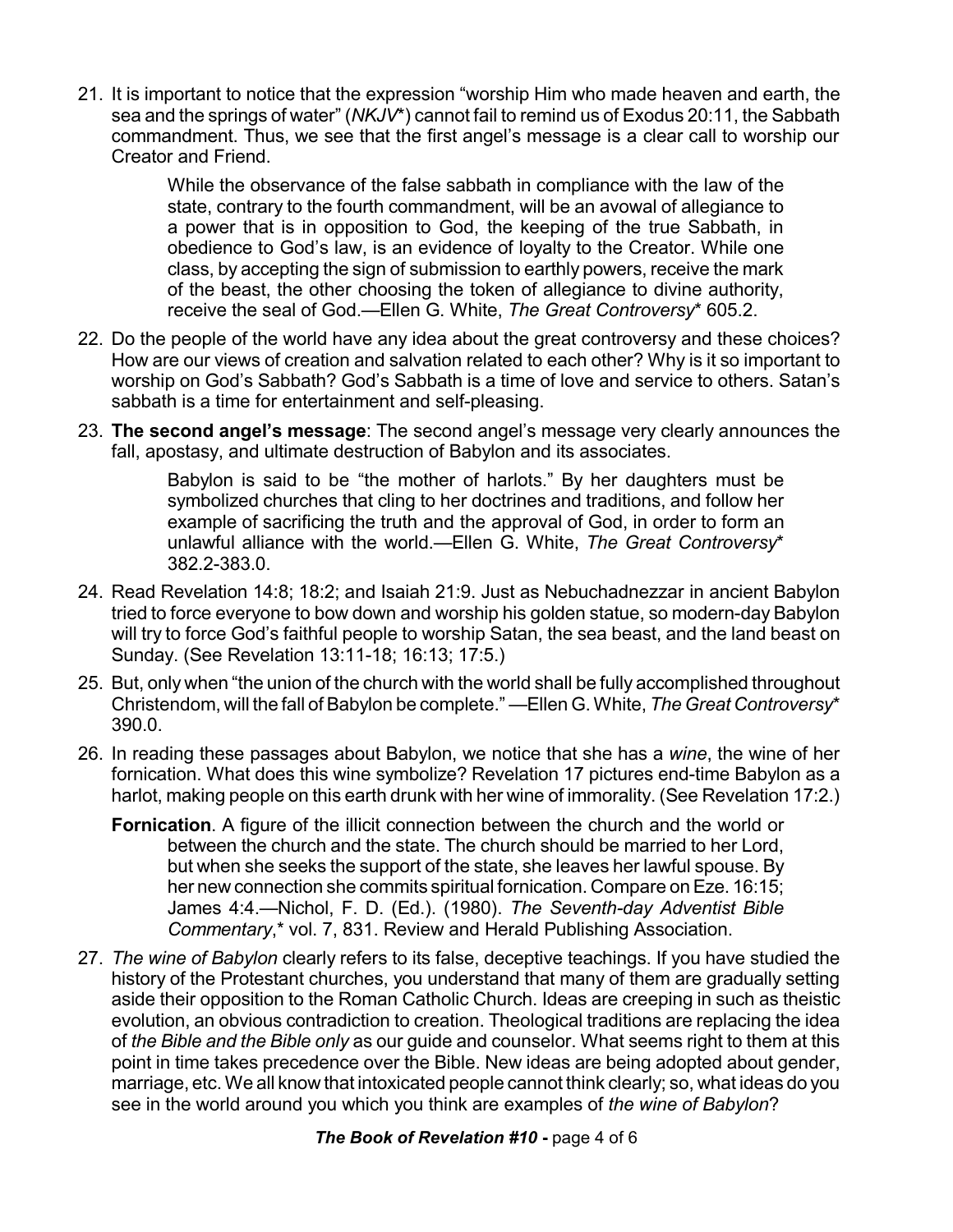- 28. **The third angel's message:** Read Revelation 14:9-11. Reading the third angel's message can be very scary. It is the most fearsome language anywhere in Scripture. But, there are several things that we need to notice. In the third angel's message, we see God's response to Satan's deadly threats in Revelation 13:15-17. If we read these two passages superficially, we might think that no one will be left alive on planet earth. Satan is determined to kill all of God's faithful people, and God seems to be pouring out deadly anger and fury against everyone who joins Satan's side! But, some will survive. (Revelation 14:12) The wording clearly suggests that God's faithful people will have survived through Satan's end-time threats.
- 29. Do we understand all of the language of the third angel's message? Or, are we inclined to misrepresent God by how we explain the third angel's message? It is very easy to explain the third angel's message in a way that seems to confirm Satan's accusations against God that He is arbitrary, exacting, vengeful, unforgiving, and severe. We certainly do not want to do that!
- 30. What about *God's wrath* or *anger*? *God's wrath* is simply His turning away in loving disappointment from those who do not want Him anyway, thus leaving them to the inevitable and awful consequences of their own destructive choices.(See Hosea 4:17; 11:7-8; Romans 1:18,24,26,28.) For a much more complete explanation of God's wrath, see:

http://www.theox.org/images/uploads/bbk/KHart\_BTGG\_PDF\_Gnrl\_Gods\_Wrath\_or\_Ang er 16.pdf which is a handout in General Topics of "Teacher's Guides" on Theox.org.

- 31. Read again Revelation 14:10-11; 20:10-15; compare Isaiah 34:8-10; 66:24; and Jude 7. How are we to understand the words "and the smoke of their torment ascends forever and ever"? (Revelation 14:11, *NKJV*\*) The smoke is just the end result of the fire; the smoke is not living.
- 32. The expression *fire and brimstone* in the Bible clearly refers to total destruction. Look at the current status of Sodom and Gomorrah. Is it still burning? (Genesis 19:24; Isaiah 34:8-10) Isaiah spoke of the future–in his day–destruction of Edom by *fire and brimstone*. And how much of that kingdom is still left? Nothing at all.
- 33. So, what about you and your church? Are you ready to spread the three angels' messages to your community? This may seem like a daunting, perhaps, even impossible, task; but, it is our task.

The great work of the gospel is not to close with less manifestation of the power of God [the latter rain] than marked its opening [the former rain]. The prophecies which were fulfilled in the outpouring of the former rain at the opening of the gospel are again to be fulfilled in the latter rain at its close. Here are "the times of refreshing" to which the apostle Peter looked forward when he said: "Repent ye therefore, and be converted, that your sins may be blotted out, when the times of refreshing shall come from the presence of the Lord; and He shall send Jesus." Acts 3:19, 20.

Servants of God, with their faces lighted up and shining with holy consecration, will hasten from place to place to proclaim the message from heaven. By thousands of voices, all over the earth, the warning will be given. Miracles will be wrought, the sick will be healed, and signs and wonders will follow the believers. Satan also works, with lying wonders, even bringing down fire from heaven in the sight of men. Revelation 13:13. Thus the inhabitants of the earth will be brought to take their stand.

#### **The message will be carried not so much by argument as by the deep**

*The Book of Revelation #10* **-** page 5 of 6